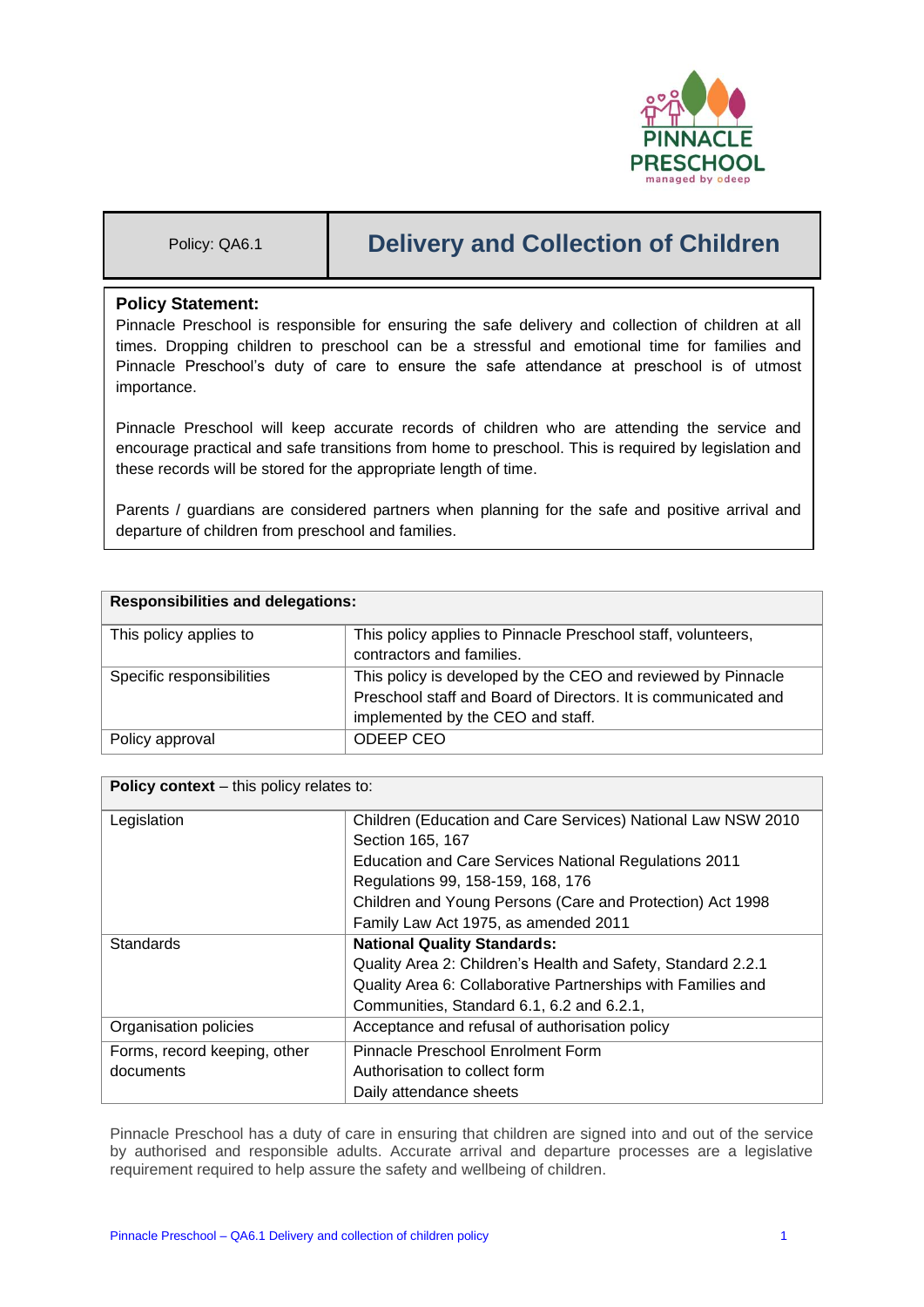

Regulation 99 states that Pinnacle Preschool may only release enrolled children to leave the premises if the following is ensured:

- The child is given into the care of a parent, and authorised nominee named on the child's enrolment form or a person authorised by the parent in writing to collect the child. *Please note, the term 'parent' does not include a parent who is prohibited by the court from having contact with or collecting the child from preschool.*
- The child is leaving the premises with written authorisation from the parent or authorised nominee, eg. on an excursion.
- Is given into the care of a person who is providing medical, hospital or ambulance care or because of another emergency.

Pinnacle Preschool will keep accurate records on attendance at the service, which includes the following:

- The date and full name of the child attending the service.
- Records the arrival and departure time of the child.
- Is signed by the person delivering the child to care, of which may be a nominated supervisor or educator.
- Is signed by a person authorised to collect the child from preschool.

#### Authorised nominees for collection of children:

On enrolment, families are required to provide two authorised nominees who may collect the child from the service, when the parents are not able to or in case of incident, emergencies or illness. All authorised nominees are requested to show photo identification to educators prior to collecting a child for the first time. If ID cannot be shown and identity verified, the child will not be released into their custody until contact is established with the parent / guardian.

Concerns for the Safety and Wellbeing of Children in regards to being dropped off or collected from preschool will be addressed as needed. Pinnacle Preschool has a responsibility, under their duty of care, to restrict the collection of children when:

- A person has not been authorised to collect the individual child.
- If a parent, authorised nominee or other person appears to be ill, affected by drugs or alcohol and does not seem to be able to provide appropriate care.
- A young person is collecting a child who does not seem sufficiently mature to care for the child.

In the case of the above, the parent / guardian or Authorised Nominee will be immediately contacted to resolve the situation. In the event of the parent being deemed as not able to safely care for their child, the Child Protection Policy will be implemented and the Mandatory Decision Guide used for an outcome.

## **Procedures:**

#### **Pinnacle Preschool management:**

- Will ensure that collection of children is in line with the Education and Care Services National Law and Regulations at all times.
- Will regularly monitor the attendance record to ensure that all children were signed in and out of the service. If this has been missed, the nominated supervisor will sign the attendance sheet with the relevant details of arrival or departure.
- Will check the preschool environment prior to closing the service to ensure all children were signed out and have left the premises.
- Will ensure up to date court orders are kept from the Family Law Courts which outline custody and access arrangements, restrictions on parents to collect children or any information relating to the care and safety of that child.
- Will ensure that the nominated supervisor, staff and volunteers are aware of any court orders relating to individual children and the restrictions of these orders. Amendments to these orders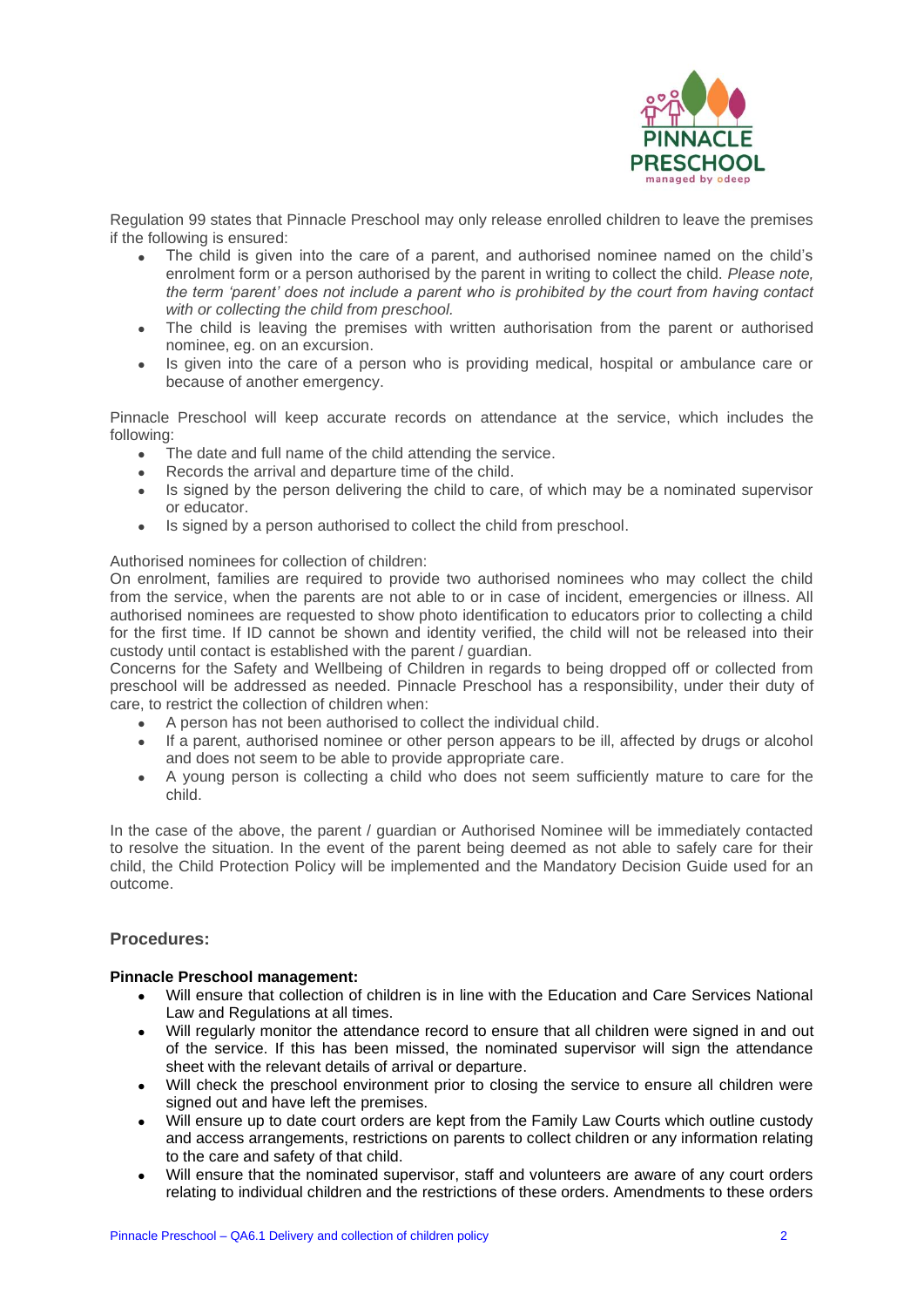

will be noted and discussed with all necessary parties. A risk assessment will be carried out if the children, staff, volunteers or families may be impacted by court orders for individual children.

• Will ensure the nominated supervisor, staff and volunteers are aware of the Delivery and Collection of Children Policy and adhere to it as required.

#### **Pinnacle Preschool nominated supervisor / staff:**

- Will ensure that children only leave the premises when collected by a parent or guardian, unless court order restricts this, or by a person authorised by a parent / guardian to do so. In the event of a non-authorised person attempting to collect a child, this procedure will be followed at all times.
- Will regularly monitor the attendance record to ensure that all children were signed in and out of the service. If this has been missed, the nominated supervisor will sign the attendance sheet with the relevant details of arrival or departure.
- Will check the preschool environment prior to closing the service to ensure all children were signed out and have left the premises.
- Will check an authorised nominee's photo identification on the first time they are collecting the child, or the first time that educator has met them. Staff members are responsible for checking the name and details of the identification and refusing collection of the child if that person is not an Authorised Nominee or has not been granted written permission by the parent / guardian.
- In the event of a refusal to allow a person to collect a child, parents will be contacted by phone immediately. If a parent / guardian or Authorised Nominee cannot be contacted in reasonable time, a report will be made in relation to child protection and / or the police contacted for assistance.
- Will be familiar with the requirements of the Education and Care Services National Law and Regulations, as well as this policy, to ensure safe practices around the delivery and collection of children from preschool.
- Will ensure that parents and guardians are given access to the premises and their child for collection at any time, except when permitting entry of that person poses a risk to the health and safety of children or staff or court orders prohibit this.
- Will greet children and families on arrival and farewell them on leaving to ensure children are picked up by an authorised person and to ensure they know children have arrived or are departing.

#### **Pinnacle Preschool families:**

- Will provide the names of 2 persons who are authorised to collect their child in the event of the parent being unavailable, illness, incidents or emergencies. In the event that the parent or guardian does not have 2 people to nominate, this will be discussed and planned for to minimise these risks.
- Will update the names of Authorised Nominees, or changes relating to court orders, as soon as possible. This will need to be done in writing or a new form provided which will be signed
- Greet and farewell educators each day, to ensure they know the child has arrived or is being collected, and provide any information required for the day.
- Communicate regularly with staff if there are any issues arising relating to the collection of or arrival of children to Pinnacle Preschool.